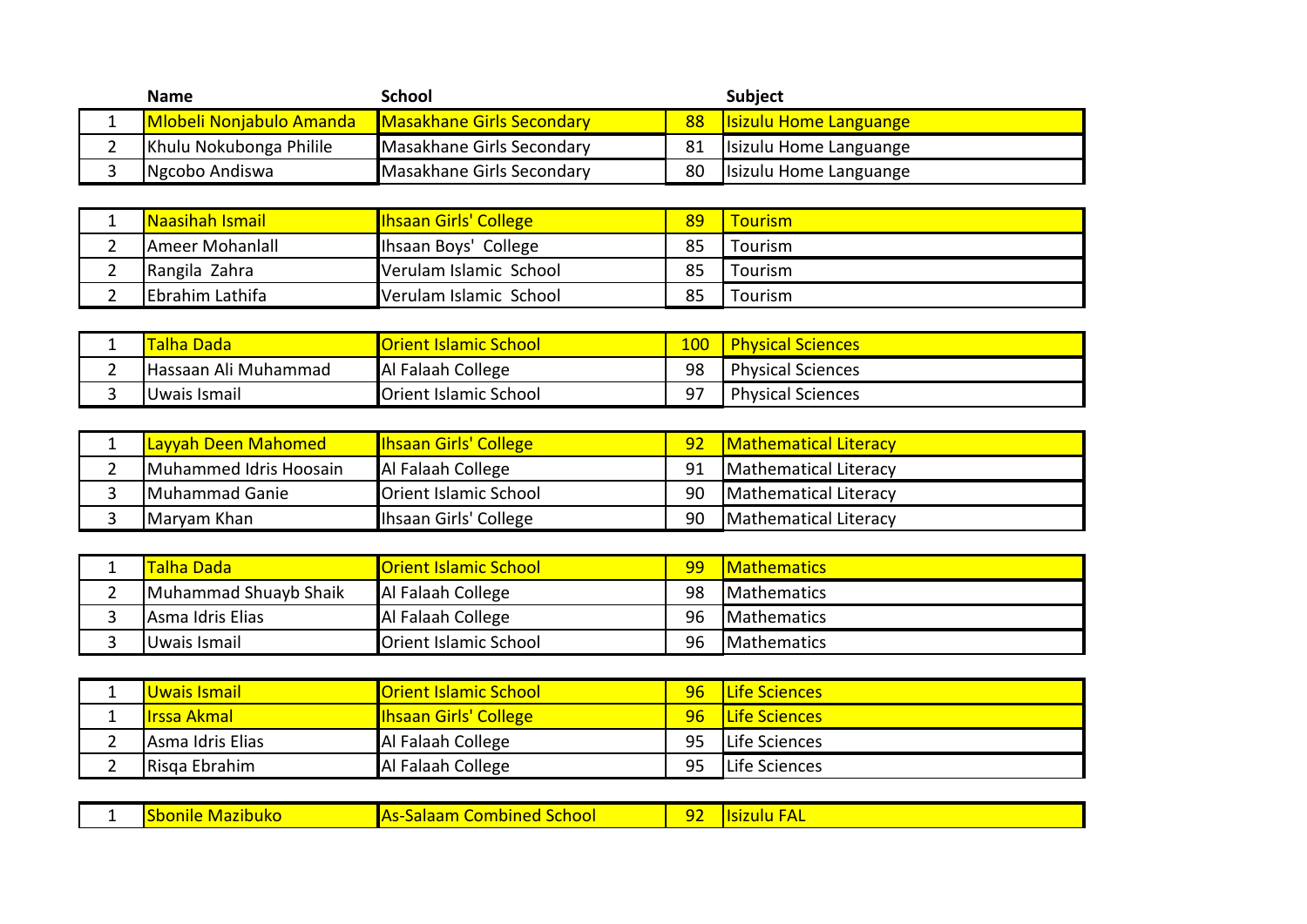| e Hadebe<br><b>TAmahle</b> | IAs-'<br>School<br>. Combined '<br>-salaam | 89            | FAL<br><u>IIsizulu</u>      |
|----------------------------|--------------------------------------------|---------------|-----------------------------|
| Sitha<br>lindiphile        | IAs-<br>School<br>Combined<br>. salaam     | $\sim$<br>، ہ | FΔ<br>"Isizulu<br><b>AL</b> |

|   | <mark>Talha Dada'</mark> | <b><u> IOrient Islamic School</u></b> | 98 | <b>Information Technology</b> |
|---|--------------------------|---------------------------------------|----|-------------------------------|
| - | <b>IKaamil Saib</b>      | <b>Orient Islamic School</b>          | 94 | <b>Information Technology</b> |
|   | Misbah Mahomed Moorad    | <b>Orient Islamic School</b>          | 92 | <b>Information Technology</b> |

| $\sim$ | <u>llevva Ismail</u> | <b>Orient Islamic School</b> | 97 | <b>History</b> |
|--------|----------------------|------------------------------|----|----------------|
| ∽<br>- | Tasmiyah Joosab      | <b>Orient Islamic School</b> | 95 | <b>History</b> |
| ີ      | Laila Khaliva        | <b>Orient Islamic School</b> | 94 | <b>History</b> |

| - | <b>Sidrah Rana Qayyum</b> | <b>Maritzburg Muslim School for Girls</b> | 90 <sub>o</sub> | <b>Geography</b> |
|---|---------------------------|-------------------------------------------|-----------------|------------------|
| - | Atiya Chetty              | Orient Islamic School                     | 89              | <b>Geography</b> |
| - | IRaeesa Bhabha            | <b>Crescent Girls High School</b>         | 89              | <b>Geography</b> |

| <b>Talha Dada</b>        | <u>IOrient Islamic School</u>      |    | <b>English Home Language</b> |
|--------------------------|------------------------------------|----|------------------------------|
| Hafsa Ahmad              | Maritzburg Muslim School for Girls | 92 | <b>English Home Language</b> |
| <b>JAsma Idris Elias</b> | Al Falaah College                  | 91 | <b>English Home Language</b> |

| <u> IHassaan Ali Muhammad </u> | <b>Al Falaah College</b> | 98 | <b>Engineering Graphics &amp; Design</b>  |
|--------------------------------|--------------------------|----|-------------------------------------------|
| <b>Muhammad Shuayb Shaik</b>   | <b>Al Falaah College</b> | 98 | <b>Langineering Graphics &amp; Design</b> |
| Muhammad Uwais Yacoob          | Al Falaah College        |    | Engineering Graphics & Design             |

| <b>INabeeelah Desai</b>        | <b>Maritzburg Muslim School for Girls</b> | $-91$ | <b>IEconomics</b>        |
|--------------------------------|-------------------------------------------|-------|--------------------------|
| <u> Fatima Malek </u>          | <b>Maritzburg Muslim School for Girls</b> |       | <u>  91   Economics </u> |
| <b>I Fathima Zahra Suleman</b> | <b>Norient Islamic School</b>             |       | <b>IEconomics</b>        |

|          | lSaaliha Akooniee          | <b>Ihsaan Girls' College</b> | <u>lConsumer Studies</u> |
|----------|----------------------------|------------------------------|--------------------------|
|          | <b>Layyah Deen Mahomed</b> | <b>Ihsaan Girls' College</b> | <u>IConsumer Studies</u> |
| <u>.</u> | IAdam Munirah              | Phoenix Muslim School        | IConsumer Studies        |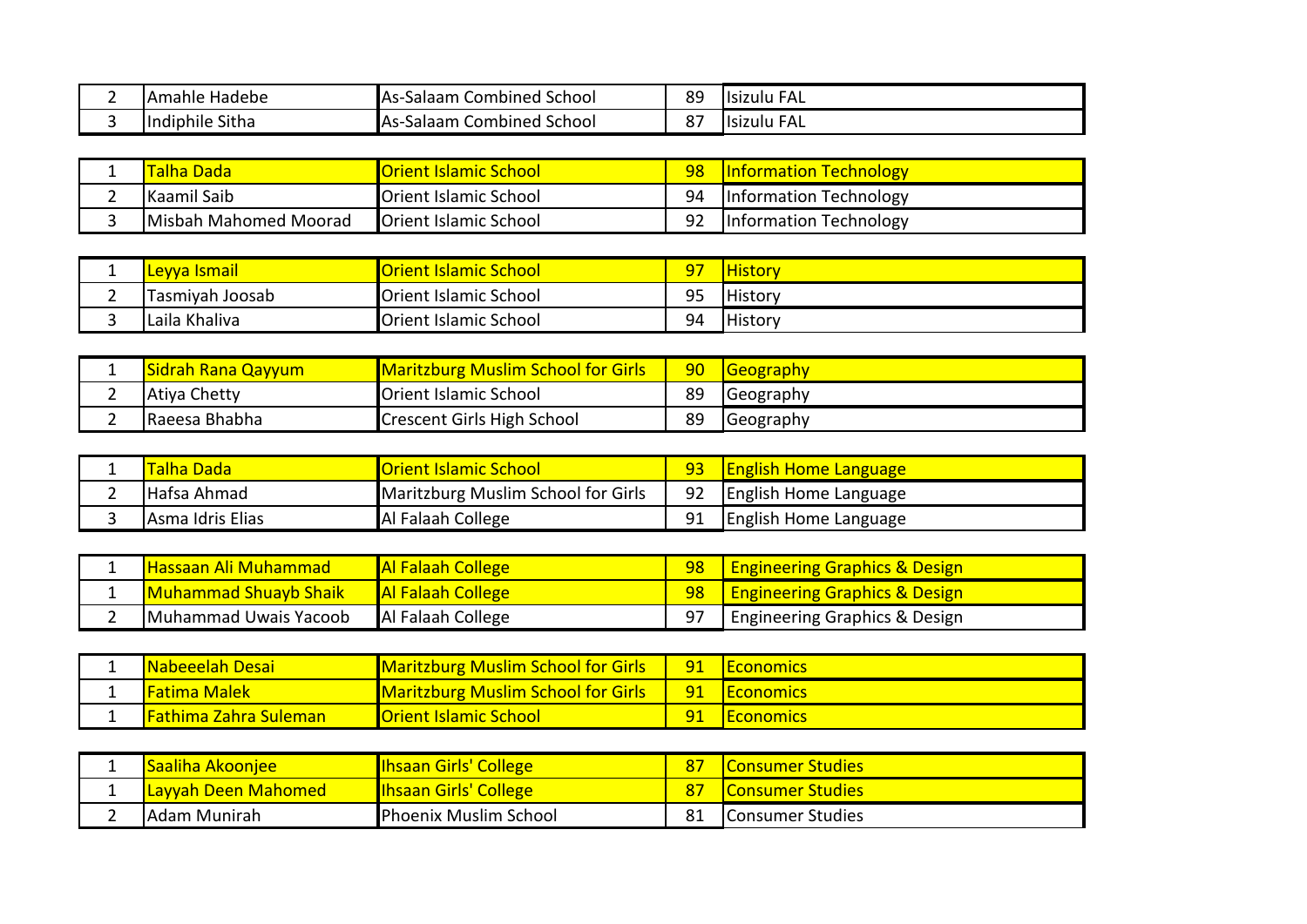| <b>IFatima Hassan</b> I | <b>Ihsaan Girls' College</b> | 90 | <b>Computer Application Technology</b> |
|-------------------------|------------------------------|----|----------------------------------------|
| Nehal Babar             | Crescent Girls High Sschool  | 86 | Computer Application Technology        |
| IAzra Bux               | Ihsaan Girls' College        | 84 | Computer Application Technology        |

|   | <b>INabeelah Desai</b>        | <b>Maritzburg Muslim School for Girls</b> | $\sqrt{97}$ | <b>Business Studies</b> |
|---|-------------------------------|-------------------------------------------|-------------|-------------------------|
| - | <b>IHusna Moosa</b>           | <b>Maritzburg Muslim School for Girls</b> | $97 -$      | <b>Business Studies</b> |
|   | <b>IFathima Zahra Suleman</b> | <b>Orient Islamic School</b>              | 97          | <b>Business Studies</b> |

| - | $\sim$<br><u>bi Ismail</u><br>ъı<br>'dllllllid | <b>Por</b><br><b>School</b><br>Aslamic *<br><b>Shepstone</b>            | oг<br>83      | <b>MArabic SAL</b> |
|---|------------------------------------------------|-------------------------------------------------------------------------|---------------|--------------------|
|   | ⊦Bhabha<br>Raeesa                              | ٬ High د<br>$\lnot$ crescent $\lceil \cdot \rceil$<br>. School<br>Girls | $\circ$<br>٥۷ | lArabic SAL        |

| -                             | <b>Faathimah Arbee</b> | <b>Orient Islamic School</b> | <u>97</u> | <b>Afrikaans FAL</b> |
|-------------------------------|------------------------|------------------------------|-----------|----------------------|
| $\overline{\phantom{a}}$<br>- | IUwais Ismail          | <b>Orient Islamic School</b> | 96        | Afrikaans FAL        |
| -                             | <b>Firdous Sacoor</b>  | <b>Orient Islamic School</b> | 96        | Afrikaans FAL        |

| <b>ITalha Dada</b>        | <b>Orient Islamic School</b> | 100 | <b>Accounting</b> |
|---------------------------|------------------------------|-----|-------------------|
| <b>IMohamed Rahimtola</b> | <b>Orient Islamic School</b> | 100 | <b>Accounting</b> |
| <b>IAsma Idris Elias</b>  | Al Falaah College            | 98  | Accounting        |
| <b>IUwais Ismail</b>      | Orient Islamic School        | 98  | <b>Accounting</b> |

## **2021 NSC - AMS SUBJECT AWARDS**

Page 3

No Name - Candidate School Subject Description Talha Dada Orient Islamic School English Home Language Faathimah Arbee Orient Islamic School Afrikaans (FAL) *School producing the best result in - English Home Language, Afrikaans First Addition Language, Mathematics, Physical Sciences, Life Sciences and Accounting AWQAF Shield - Co-ordinated by Br Zaffar Ahmed*